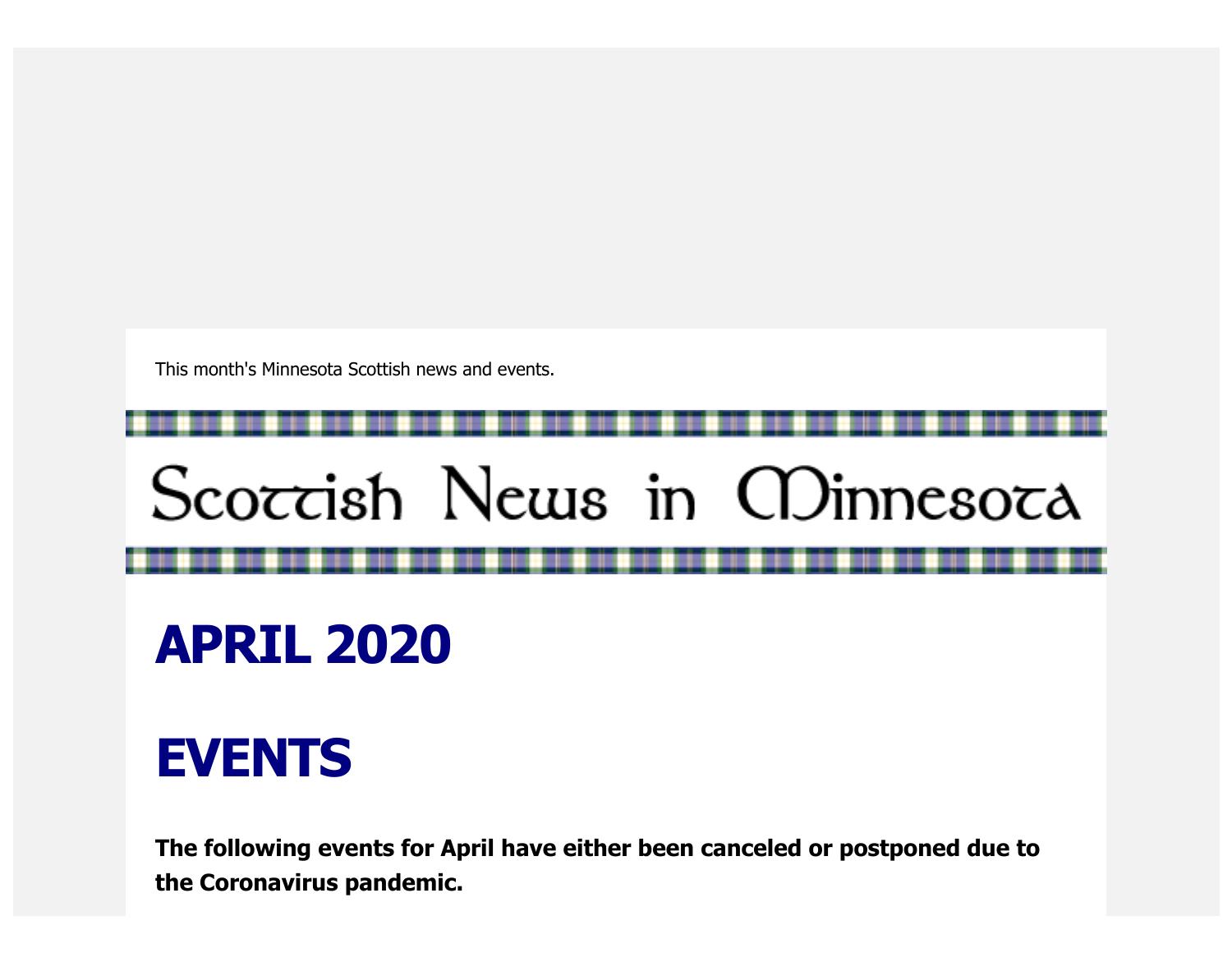**The Royal Scottish Dance Society dance classes have been postponed until further notice.** 

**Sunday, April 5th Kirkin of the Tartan canceled**

**Monday, April 6th Tartan Day Party postponed**

**A new date for the Tartan Day Party has been set for Sunday, June 14th, 4pm to 8pm at Surly Brewing. More information about the event will be published in the June SNIM.**

**Saturday, April 18th Royal Scottish Dance Society Grand Ball has been canceled.**

**Saturday, April 18th and Sunday, April 19th The Beltane Boys in Concert on Saturday and Workshops on Sunday at Celtic Junction have all been canceled.**

**Friday, April 24th The Young and the Rest at Crooners has been postponed, no new date is available at this time.**